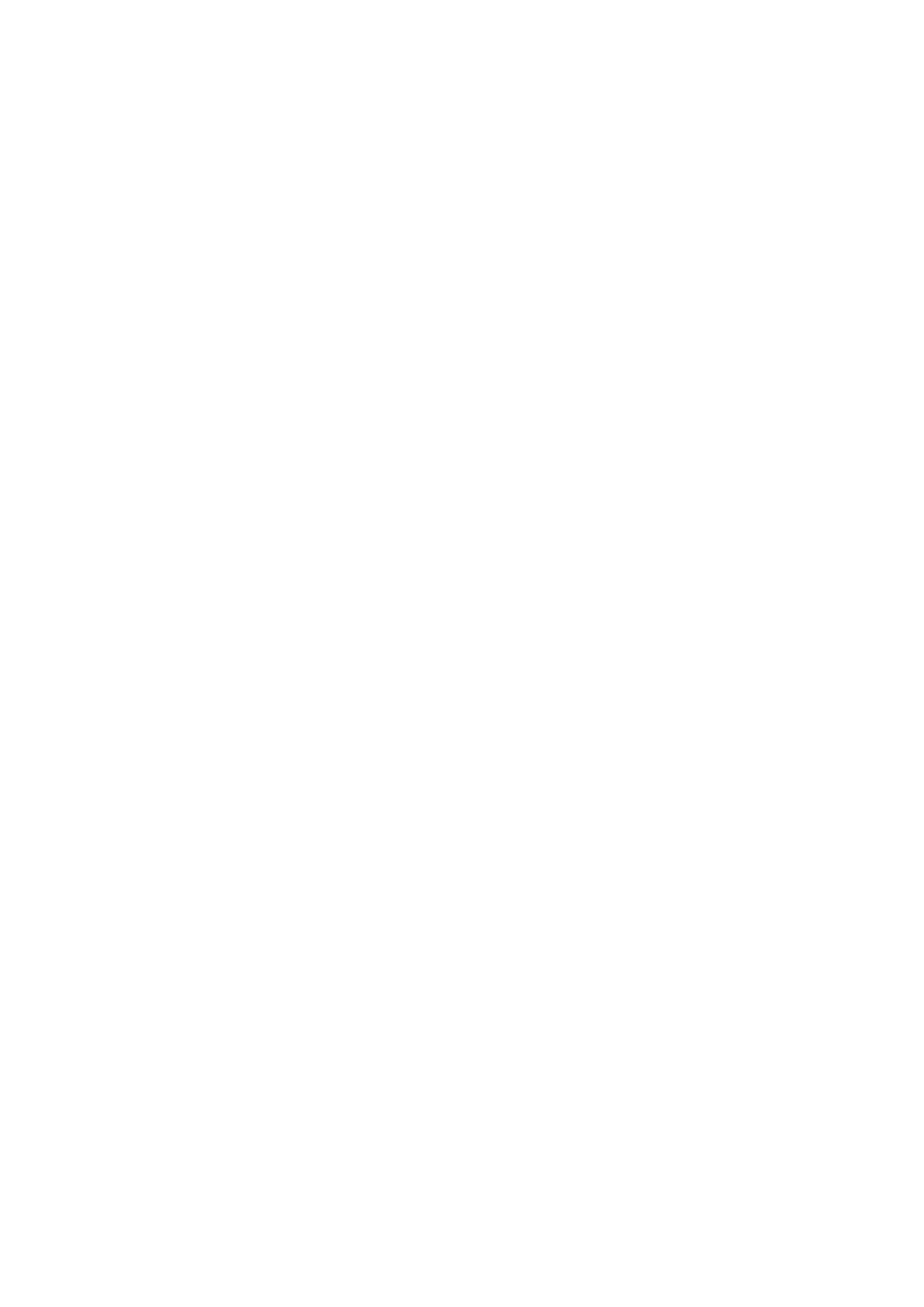#### **Physicists Need to Be More Careful with How They Name Things**

*The popular term "quantum supremacy," which refers to quantum computers outperforming classical ones, is uncomfortably reminiscent of "white supremacy"*

Adapted from *Scientific American*, By Ian Durham, [Daniel Garisto,](https://www.scientificamerican.com/author/daniel-garisto/) [Karoline Wiesner](https://www.scientificamerican.com/author/karoline-wiesner/) on February 20, 2021

In 2012, quantum physicist John Preskill [wrote,](https://arxiv.org/pdf/1203.5813.pdf) "We hope to hasten the day when well controlled quantum systems can perform tasks surpassing what can be done in the classical world." Less than a decade later, two quantum computing systems have met that mark: Google's [Sycamore,](https://www.scientificamerican.com/article/hands-on-with-googles-quantum-computer/) and the University of Science and Technology of China's [Jiǔzhāng](https://www.scientificamerican.com/article/light-based-quantum-computer-exceeds-fastest-classical-supercomputers/). Both solved 5 narrowly designed problems that are, so far as we know, impossible for classical computers to

solve quickly. How quickly? How "impossible" ? To solve a problem that took Jiǔzhāng 200 seconds, even the fastest supercomputers are estimated to take at least two billion years.

Describing what then may have seemed a far-off goal, Preskill gave it a name: "quantum supremacy." In [a blog post](https://quantumfrontiers.com/2012/07/22/supremacy-now/) at the time, he explained "I'm not completely happy with this term, 10 and would be glad if readers could suggest something better."

We're not happy with it either, and we believe that the physics community should be more careful with its language, for both social and scientific reasons. Even in the abstruse realms of matter and energy, language matters because physics is done by people.

The word supremacy—having "more power, authority or status than anyone else"—is closely 15 linked to "white supremacy." This isn't supposition; it's fact. [The Corpus of Contemporary](https://www.english-corpora.org/coca/)  [American English](https://www.english-corpora.org/coca/) finds "white supremacy" is 15 times more frequent than the next most commonly used two-word phrase, "judicial supremacy." Though English is the global lingua franca of science, it is notable that the USTC team avoided "quantum supremacy" because in Chinese, the character meaning "supremacy" also has uncomfortable, negative connotations. 20 The problem is not confined merely to English.

White supremacist movements have grown around the globe in recent years, especially in the United States, partly as a racist backlash to the Black Lives Matter movement. As [Preskill has](https://www.quantamagazine.org/john-preskill-explains-quantum-supremacy-20191002/)  [recently acknowledged,](https://www.quantamagazine.org/john-preskill-explains-quantum-supremacy-20191002/) the word unavoidably "evokes a repugnant political stance."

"Quantum supremacy" has also become a buzzword in popular media […]. Its suggestion of 25 domination may have contributed to unjustified hype, such as the idea that quantum computers will soon make classical computers obsolete. Tamer alternatives such as "quantum advantage," "quantum computational supremacy" and even "quantum ascendancy" have been proposed, but none have managed to supplant Preskill's original term. More jargony proposals like "Noisy Intermediate Scale Quantum computing" (NISQ) and [tongue-in-cheek suggestions](https://twitter.com/dlyongemallo/status/1187667680188338176) like 30 "quantum non-uselessness" have similarly failed to displace "supremacy."

Here, we propose an alternative we believe succinctly captures the scientific implications with less hype and—crucially—no association with racism: quantum primacy.

What's in a name? It's not just that quantum supremacy by any other name would smell sweeter. By making the case for quantum primacy we hope to illustrate some of the social and scientific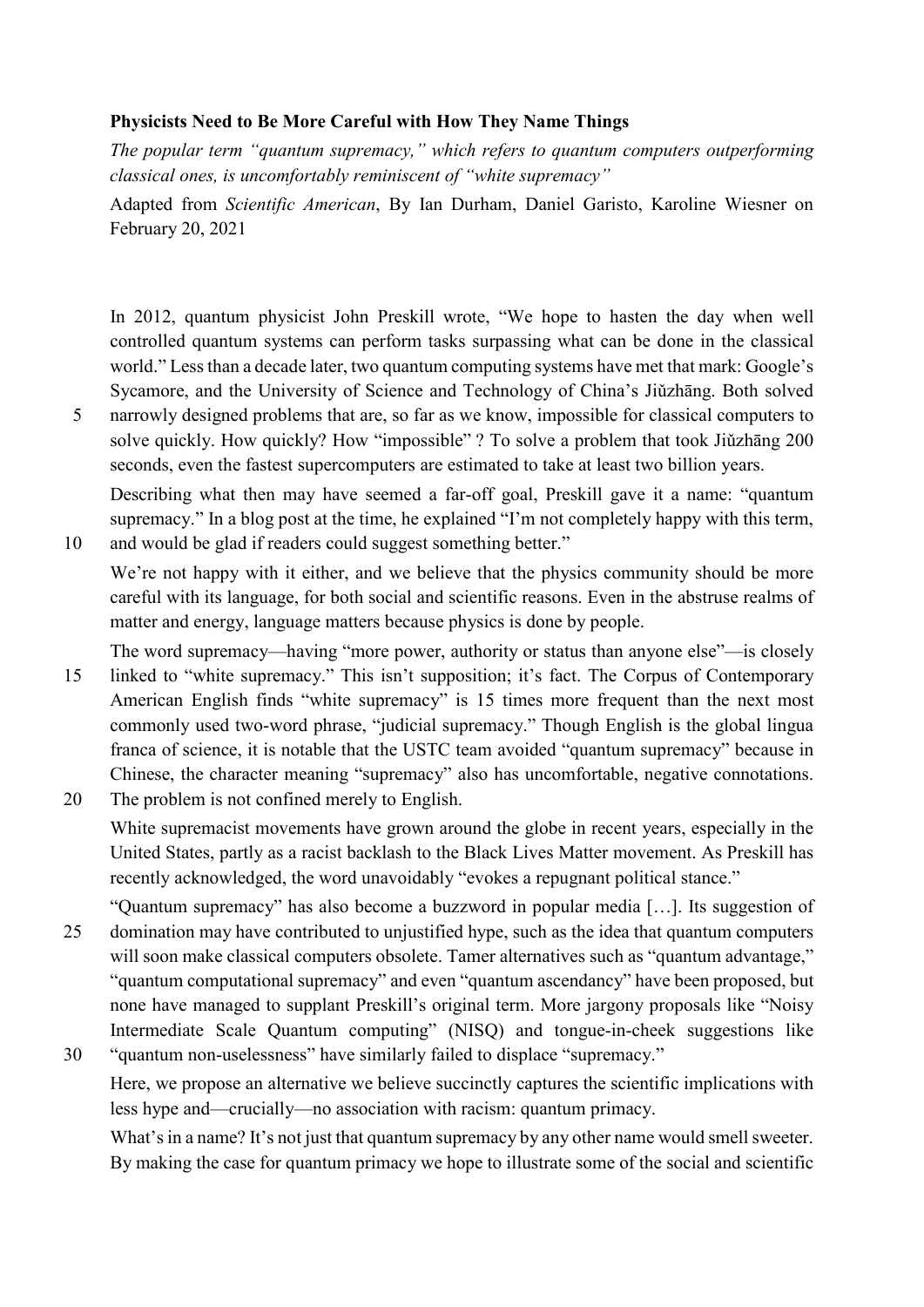35 issues at hand. In President Joe Biden's [letter to his science adviser,](https://science.gmu.edu/news/letter-geneticist-eric-lander-president-elect-biden) biologist Eric Lander, he asks "How can we ensure that Americans of all backgrounds are drawn into both the creation and the rewards of science and technology?" One small change can be in the language we use.

[...] Were physics, computer science and engineering more diverse, perhaps we would not still be having this discussion, which one of us [wrote about four years ago.](https://arxiv.org/abs/1705.06768) But in the U.S., when

- 40 only [2 percent of bachelor's degrees](https://www.aip.org/statistics/reports/african-american-participation-among-bachelors-physical-sciences) in physics are awarded to Black students, when Latinos comprise [less than 7 percent of engineers,](https://www.aip.org/statistics/resources/data-underrepresented-groups-physical-sciences-and-engineering) and women account for a mere [12 percent of full](https://www.aip.org/statistics/reports/women-among-physics-and-astronomy-faculty)  [professors](https://www.aip.org/statistics/reports/women-among-physics-and-astronomy-faculty) in physics, this is a conversation that needs to happen. As things stand, "quantum supremacy" can come across as adding insult to injury.
- The nature of quantum computing, and its broad interest to the public outside of industry 45 laboratories and academia means that the debate around "quantum supremacy" was inevitably going to be included in the broader culture war.

In 2019, [a short correspondence to](https://www.nature.com/articles/d41586-019-03781-0) *[Nature](https://www.nature.com/articles/d41586-019-03781-0)* argued that the quantum computing community should adopt different terminology to avoid "overtones of violence, neocolonialism and racism." Within days, the dispute was picked up by the conservative editorial pages of the *Wall* 

50 *Street Journal,* which attacked ["quantum wokeness"](https://www.wsj.com/articles/achieving-quantum-wokeness-11576540808) and suggested that changing the term would be a slippery slope all the way down to cancelling Diana Ross' "The Supremes."

Linguist [Steven Pinker weighed in](https://twitter.com/sapinker/status/1206662968227909635) to argue that "the prissy banning of words by academics should be resisted. It dumbs down understanding of language: word meanings are conventions, not spells with magical powers, and all words have multiple senses, which are distinguished in

55 context. Also, it makes academia a laughingstock, tars the innocent, and does nothing to combat actual racism & sexism."

It is true that "supremacy" is not a magic word, that its meaning comes from convention, not conjurers. But the context of "quantum supremacy," which Pinker neglects, is that of a historically white, male-dominated discipline. Acknowledging this by seeking better language

60 is a basic effort to be polite, not prissy.

Perhaps the most compelling argument raised in *favor* of "quantum supremacy" is that it could function to reclaim the word. Were "quantum supremacy" 15 times more common than "white supremacy," the shoe would be on the other foot. Arguments for reclamation, however, must account for *who* is doing the reclaiming. If the charge to take back "quantum supremacy" were

65 led by Black scientists and other underrepresented minorities in physics, that would be one thing. No survey exists, but anecdotal evidence suggests this is decidedly not the case.

To replace "supremacy," we need to have a thoughtful conversation. Not any alternative will do, and there is genuinely tricky science at stake. Consider the implications of "quantum advantage." An advantage might be a stepladder that makes it easier to reach a high shelf, or a

- 70 small head start in a race. Some quantum algorithms are like this. Grover's search algorithm is only quadratically faster than its classical counterpart, so a quantum computer running Grover's algorithm might solve a problem that took classical computers 100 minutes in the square root of that time—10 minutes. Not bad! That's definitely an advantage, especially as runtimes get longer, but it doesn't compare to some quantum speedups.
- 75 Perhaps the most famous quantum speedup comes from Shor's algorithm, which can find the factors of numbers (e.g. 5 and 3 are factors of 15) almost exponentially faster than the best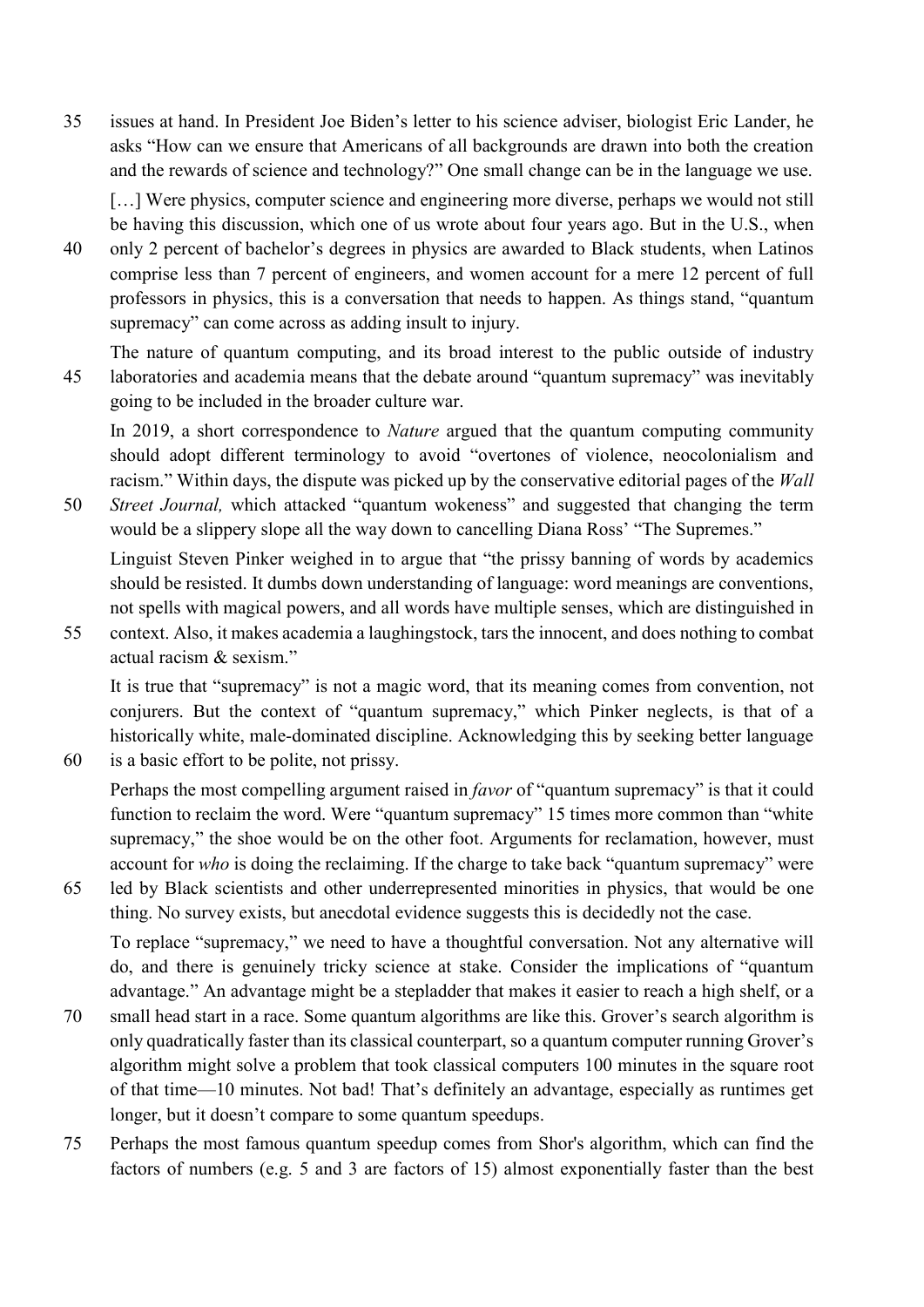classical algorithms. While classical computers are fine with small numbers, every digit takes a toll. For example, a classical computer might factor a 100-digit number in seconds, but a 1000-digit number would take billions of years. A quantum computer running Shor's algorithm

80 could do it in an hour.

When quantum computers can effectively do things that are impossible for classical computers, they have something much more than an advantage. We believe primacy captures much of this meaning. Primacy means "preeminent position" or "the condition of being first." Additionally, it shares a Latin root (*primus*, or "first") with mathematical terms such as prime and primality.

- 85 While quantum computers may be first to solve a specific problem, that does not imply they will dominate; we hope quantum primacy helps avoid the insinuation that classical computers will be obsolete. This is especially important because quantum primacy is a moving target. Classical computers and [classical algorithms can and do improve,](https://www.quantamagazine.org/teenager-finds-classical-alternative-to-quantum-recommendation-algorithm-20180731/) so quantum computers will have to get bigger and better to stay ahead.
- 90 These kinds of linguistic hotfixes do not reach even a bare minimum for diversifying science; the most important work involves hiring and retention and actual material changes to the scientific community to make it less white and male. But if opposition to improving the language of science is any indication about broader obstacles to diversifying it, this is a conversation we must have.
- 95 Physicists may prefer vacuums for calculation, but science does not occur in one. It is situated in the broader social and political landscape, one which both shapes and is shaped by the decisions of researchers. *(1303 words)*

*This is an opinion and analysis article.*

#### **1. READING COMPREHENSION**

#### **Answer the following questions** *in your own words.*

**-** Any passage including 3 or more words in sequence taken from the source, or paraphrase without citation will be penalized.

- 50 words minimum / question.

**1. Explain the following sentence: "***Perhaps the most compelling argument raised in favour of "quantum supremacy" is that it could function to reclaim the word***."**

**2. What are the arguments in favour of the phrase "***quantum primacy***"?**

**3. Why is the author particularly critical of the phrase "***quantum supremacy***" in the field of physics?**

**4. Explain the following sentence and give precise examples: "***English is the global lingua franca of science***".**